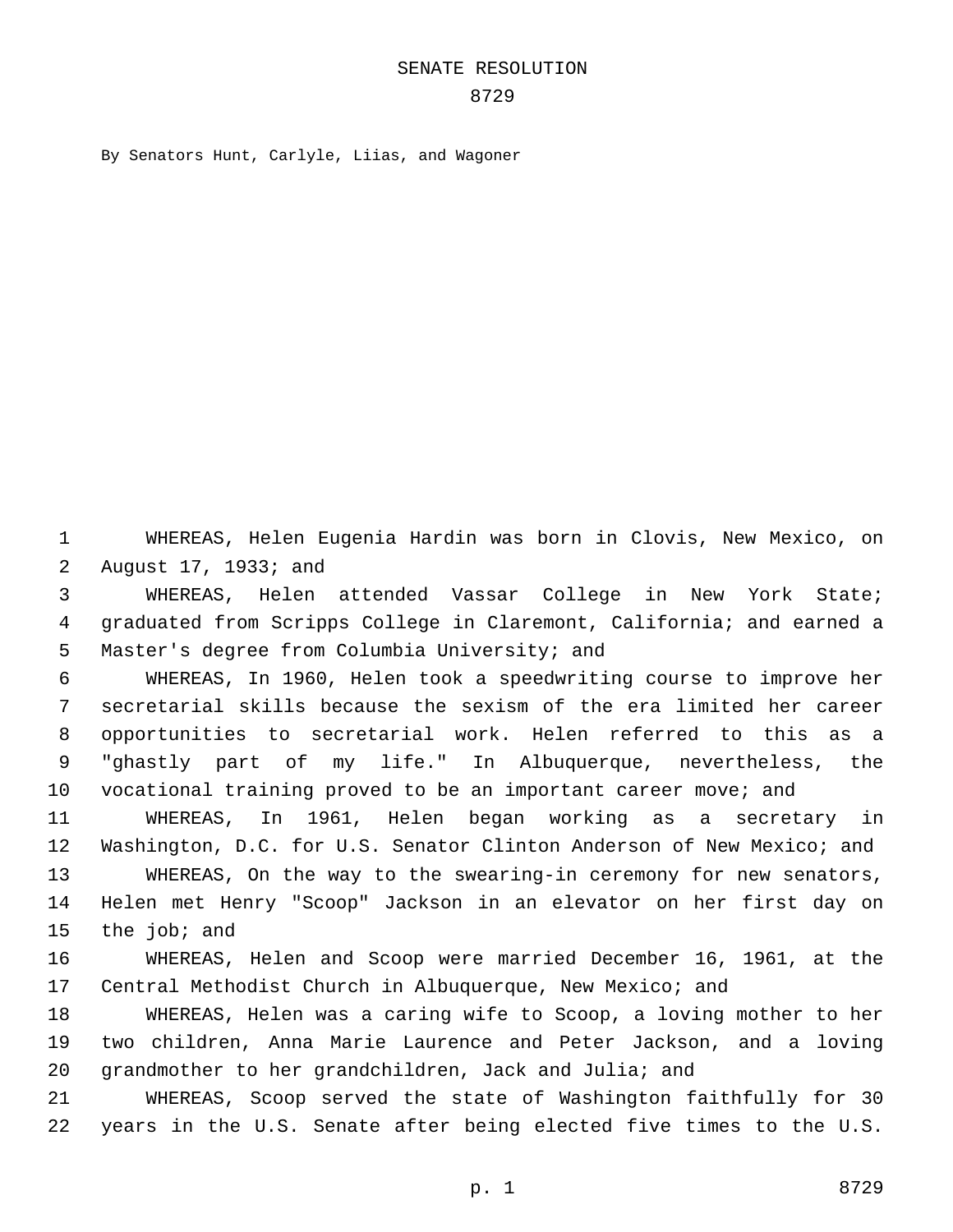House of Representatives and joined with Senator Warren G. Magnuson, making them the most powerful state team in the U.S. 3 Senate; and

 WHEREAS, Helen remembered her life with Scoop as wonderful, 5 saying it was a joy to meet so many people; and

 WHEREAS, Helen campaigned for Senator Jackson in 1972 and 1976 when he sought the Democratic nomination for President of 8 the United States; and

 WHEREAS, Helen was a tireless community activist, civic 10 leader, and philanthropist; and

 WHEREAS, Helen returned to the city of Everett, Washington, after her husband's unexpected death in 1983 and became an 13 active member and leader in the community; and

 WHEREAS, Helen was renowned for hosting philanthropic fundraisers at her family's home on Grand Avenue, a Colonial- Revival style house, which in 1998 was named to the National 17 Register of Historic Places; and

 WHEREAS, Helen supported many local charities including the Imagine Children's Museum, Cocoon House, the Snohomish County Chapter of the American Red Cross, and the Everett Symphony; and WHEREAS, Helen established the Henry M. Jackson Foundation, and served as its chair, as a living memorial to the late senator; and

 WHEREAS, The foundation helps public officials, diplomats, and journalists in addressing international issues by funding scholarships, visiting faculty, and other programs at the University of Washington's Jackson School of International 28 Studies; and

 WHEREAS, Helen's son Peter has shared that his mother was the linchpin to Senator Jackson's success and breathed life into 31 his unfinished work; and

 WHEREAS, The Helen H. Jackson Endowed Chair in Human Rights at the Jackson School of International Studies was created to recognize her personal commitment to human rights;

 NOW, THEREFORE, BE IT RESOLVED, That the Washington State Senate honor the life of Helen Jackson and remember her work and 37 dedication to the State of Washington; and